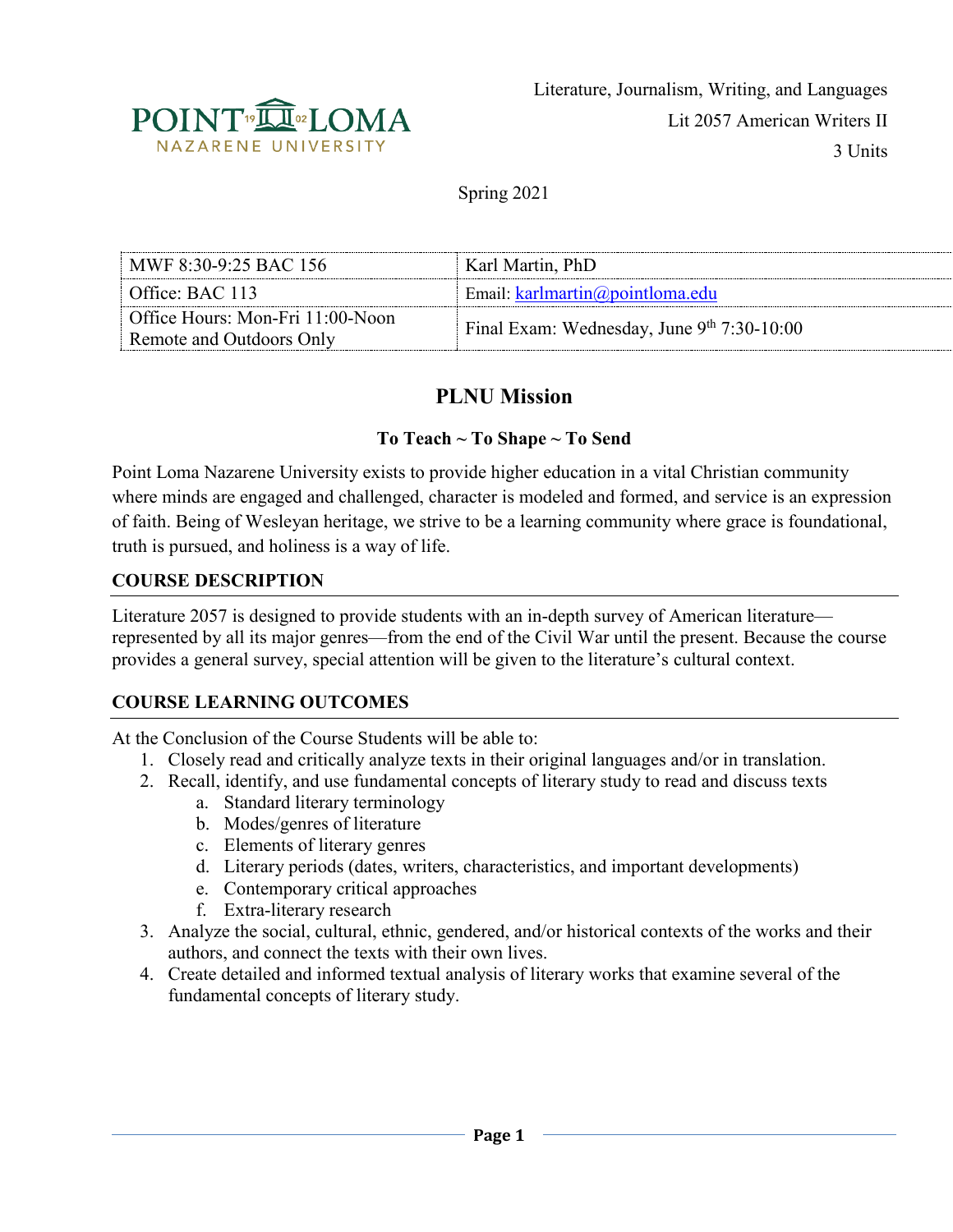#### **TEXTS**

*The Norton Anthology of American Literature: Volume C: 1865-1914*, 9<sup>th</sup> Edition *The Norton Anthology of American Literature: Volume D: 1914-1945*, 9<sup>th</sup> Edition *The Norton Anthology of American Literature: Volume E: Literature Since 1945*, 9<sup>th</sup> Edition

## **COURSE REQUIRMENTS**

- *Reading*: Dates for the readings are clearly indicated on the schedule. Read daily if possible and complete all reading on time.
- *Reading Responses*: Seven times during the semester—but never more than once a week—each student will bring to class or post to Canvas a response to the daily reading. Together, these seven responses will constitute 7% of the total grade. The specific form of the response will differ depending on whether students are responding to poetry or to prose. Details concerning the responses will be posted on Canvas. On the days you complete a response, you will be expected to participate in the discussion more fully than your fellow classmates.
- *Reading Reflection*: Once during the semester, I would like you to revisit a text from earlier in the semester in light of something else you have read and reflect on how your later reading changed your reaction to the earlier work. Your response should be about two paragraphs in length. This response will constitute 1% of the total grade.
- *Personal Response*: Some time during the semester, select two works that reveal an aspect of American culture you wish to either celebrate or lament. Write one celebratory response and one lament. Your responses should be about two paragraphs in length and will constitute 2% of the total grade.
- *Discussion*: The success of the course will be directly related to the quality of daily discussions. Each of you must feel comfortable contributing to discussions. And each of you should bring any questions you have about the reading to our attention during the course of our discussions.
- *Writing*: Each student will complete a mid-term exam, a final exam, and two 3-5 page essays written outside of class. Each of the exams will include a written portion. The final exam will contain comprehensive elements. Students cannot pass the course without completing all four of these major assignments. Late essays will receive a ten percent daily deduction and will not be accepted when the value would be zero.
- *Oral Presentation*: Twice during the semester, students will give oral presentations. One of these presentations will be a report on a poem included in the anthology but not assigned as a part of the course readings, and one will be a group presentation about a prose work not assigned to the entire class. Depending on our circumstances, these presentations may be given live or may be recorded and uploaded to Canvas.
- *Attendance*: Because your participation is essential, your attendance is mandatory. More than four absences for any reason may result in your final grade being lowered. Students who miss more than nine class sessions will be de-enrolled.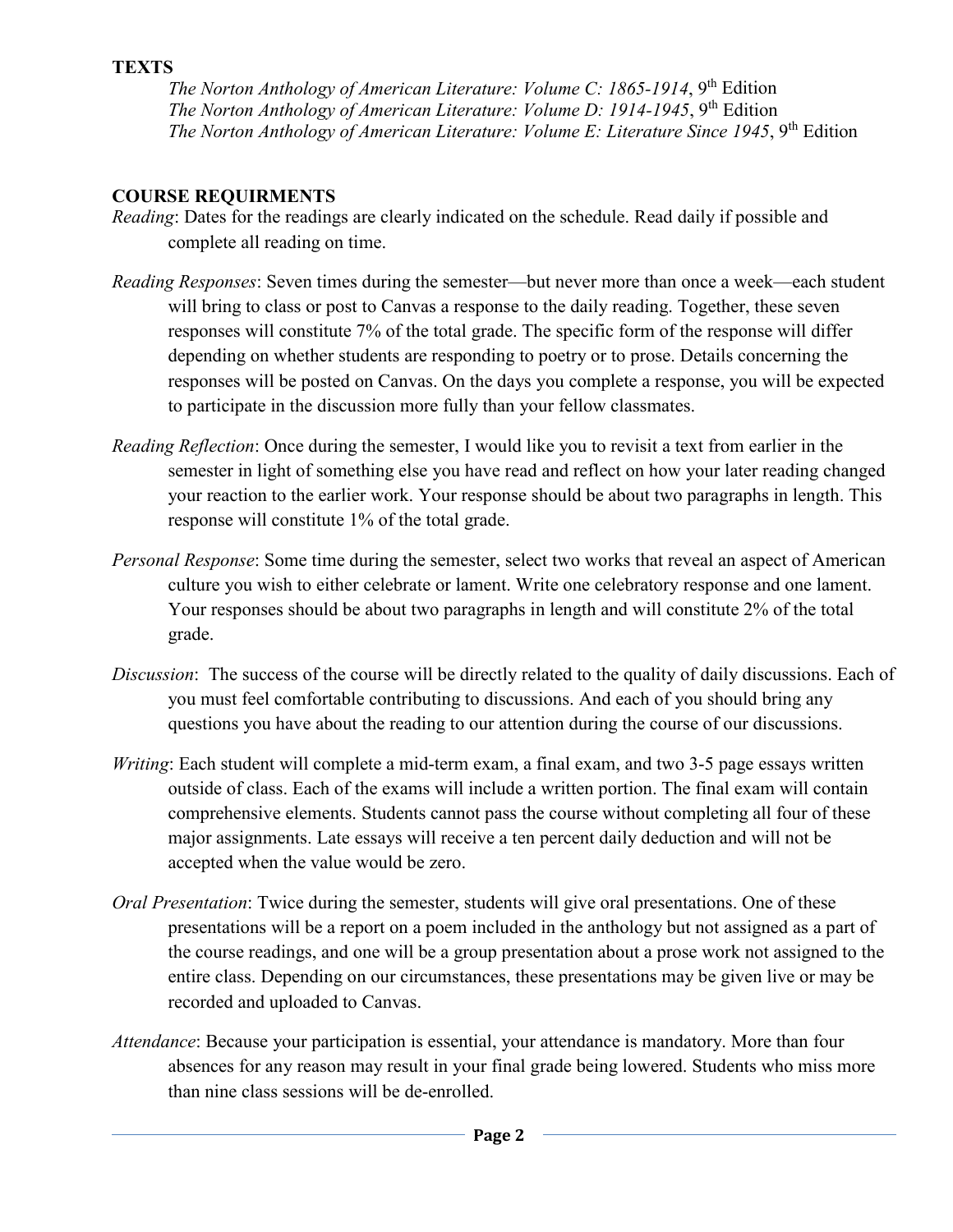#### **ASSESSMENT AND GRADING**

| Your final grade will be determined as follows: |       |
|-------------------------------------------------|-------|
| Essay #1                                        | 15%   |
| Mid-Term Exam                                   | 20%   |
| Essay $#2$                                      | 15%   |
| <b>Prose Presentations</b>                      | $4\%$ |
| Poetry Presentation                             | $1\%$ |
| Final Exam                                      | 30%   |
| Participation                                   | $5\%$ |
| Reading Responses/Reflections                   | 10%   |

Your work will not be graded on a curve. A traditional scale will be used. Those who earn more than 90% of the possible points earn an A, those who earn between 80-89% of the points earn a B, and so on.

A indicates exceptional work (roughly 20% of students normally achieve this level)

B indicates superior work (roughly 30% of students normally achieve this level)

C indicates average work

D indicates passing work

F indicates unsatisfactory work

## **FINAL EXAMINATION POLICY**

Successful completion of this class requires taking the final examination **on its scheduled day**. The final examination schedule is posted on the [Class Schedules](http://www.pointloma.edu/experience/academics/class-schedules) site. No requests for early examinations or alternative days will be approved.

### **PLNU COPYRIGHT POLICY**

Point Loma Nazarene University, as a non-profit educational institution, is entitled by law to use materials protected by the US Copyright Act for classroom education. Any use of those materials outside the class may violate the law.

### **STATE AUTHORIZATION**

State authorization is a formal determination by a state that Point Loma Nazarene University is approved to conduct activities regulated by that state. In certain states outside California, Point Loma Nazarene University is not authorized to enroll online (distance education) students. If a student moves to another state after admission to the program and/or enrollment in an online course, continuation within the program and/or course will depend on whether Point Loma Nazarene University is authorized to offer distance education courses in that state. It is the student's responsibility to notify the institution of any change in his or her physical location. Refer to the map on [State Authorization](https://www.pointloma.edu/offices/office-institutional-effectiveness-research/disclosures) to view which states allow online (distance education) outside of California.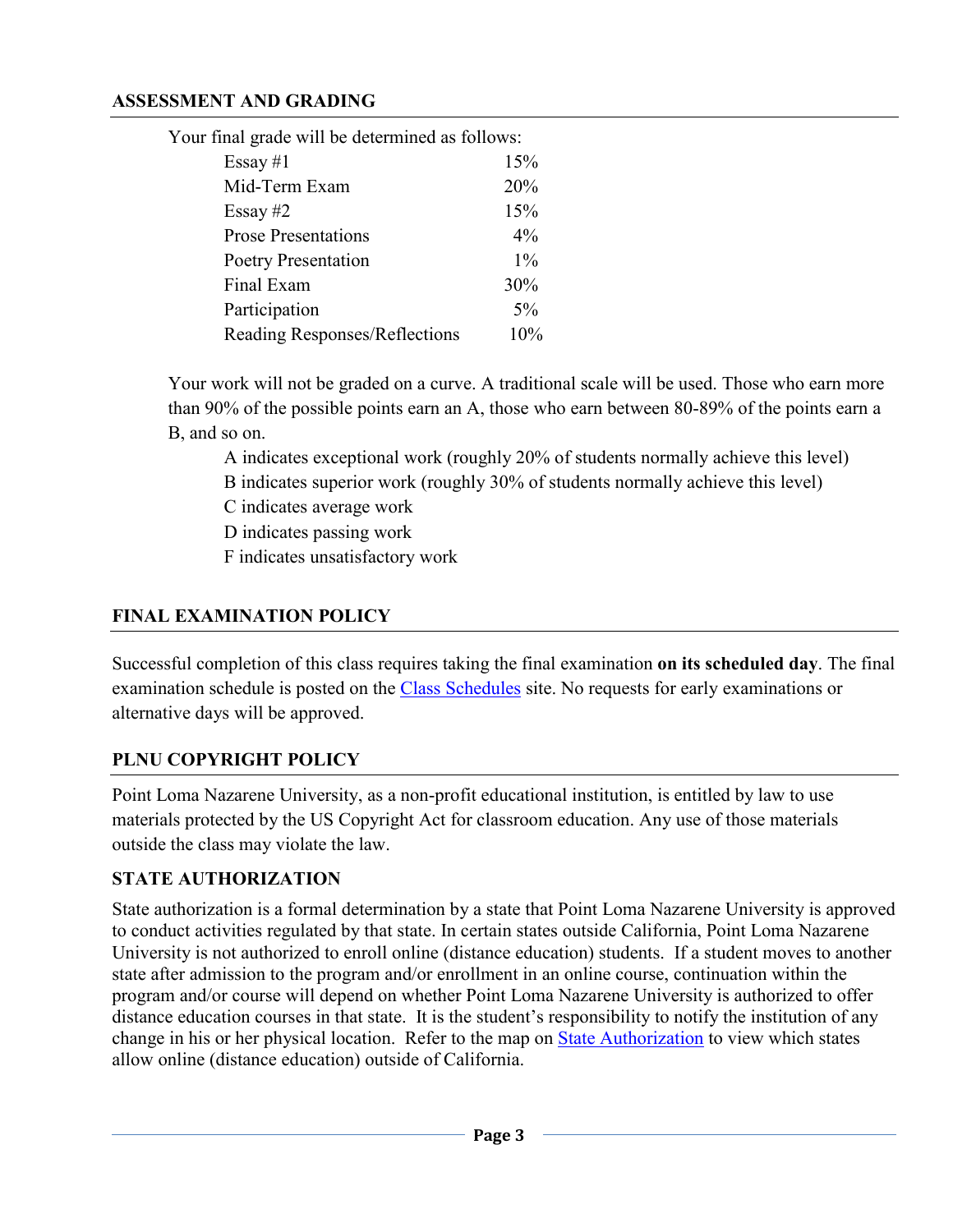# **PLNU ATTENDANCE AND PARTICIPATION POLICY**

Regular and punctual attendance at all **synchronous** class sessions is considered essential to optimum academic achievement. If the student is absent for more than 10 percent of class sessions (virtual or face-to-face), the faculty member will issue a written warning of de-enrollment. If the absences exceed 20 percent, the student may be de-enrolled without notice until the university drop date or, after that date, receive the appropriate grade for their work and participation. In some courses, a portion of the credit hour content will be delivered **asynchronously** and attendance will be determined by submitting the assignments by the posted due dates. See [Academic Policies](https://catalog.pointloma.edu/content.php?catoid=46&navoid=2650#Class_Attendance) in the Undergraduate Academic Catalog. If absences exceed these limits but are due to university excused health issues, an exception will be granted.

## **Asynchronous Attendance/Participation Definition**

A day of attendance in asynchronous content is determined as contributing a substantive note, assignment, discussion, or submission by the posted due date. Failure to meet these standards will result in an absence for that day. Instructors will determine how many asynchronous attendance days are required each week.

## **SPIRITUAL CARE**

Please be aware PLNU strives to be a place where you grow as whole persons. To this end, we provide resources for our students to encounter God and grow in their Christian faith.

If students have questions, a desire to meet with the chaplain or have prayer requests you can contact the [Office of Spiritual Development](https://www.pointloma.edu/offices/spiritual-development)

# **USE OF TECHNOLOGY**

In order to be successful in the online environment, you'll need to meet the minimum technology and system requirements; please refer to the *[Technology and System Requirements](https://help.pointloma.edu/TDClient/1808/Portal/KB/ArticleDet?ID=108349)* information. Additionally, students are required to have headphone speakers compatible with their computer available to use. If a student is in need of technological resources please contact [student-tech](mailto:student-tech-request@pointloma.edu)[request@pointloma.edu.](mailto:student-tech-request@pointloma.edu)

Problems with technology do not relieve you of the responsibility of participating, turning in your assignments, or completing your class work

# **PLNU ACADEMIC HONESTY POLICY**

Students should demonstrate academic honesty by doing original work and by giving appropriate credit to the ideas of others. Academic dishonesty is the act of presenting information, ideas, and/or concepts as one's own when in reality they are the results of another person's creativity and effort. A faculty member who believes a situation involving academic dishonesty has been detected may assign a failing grade for that assignment or examination, or, depending on the seriousness of the offense, for the course. Faculty should follow and students may appeal using the procedure in the university Catalog. See [Academic Policies](http://catalog.pointloma.edu/content.php?catoid=18&navoid=1278) for definitions of kinds of academic dishonesty and for further policy information.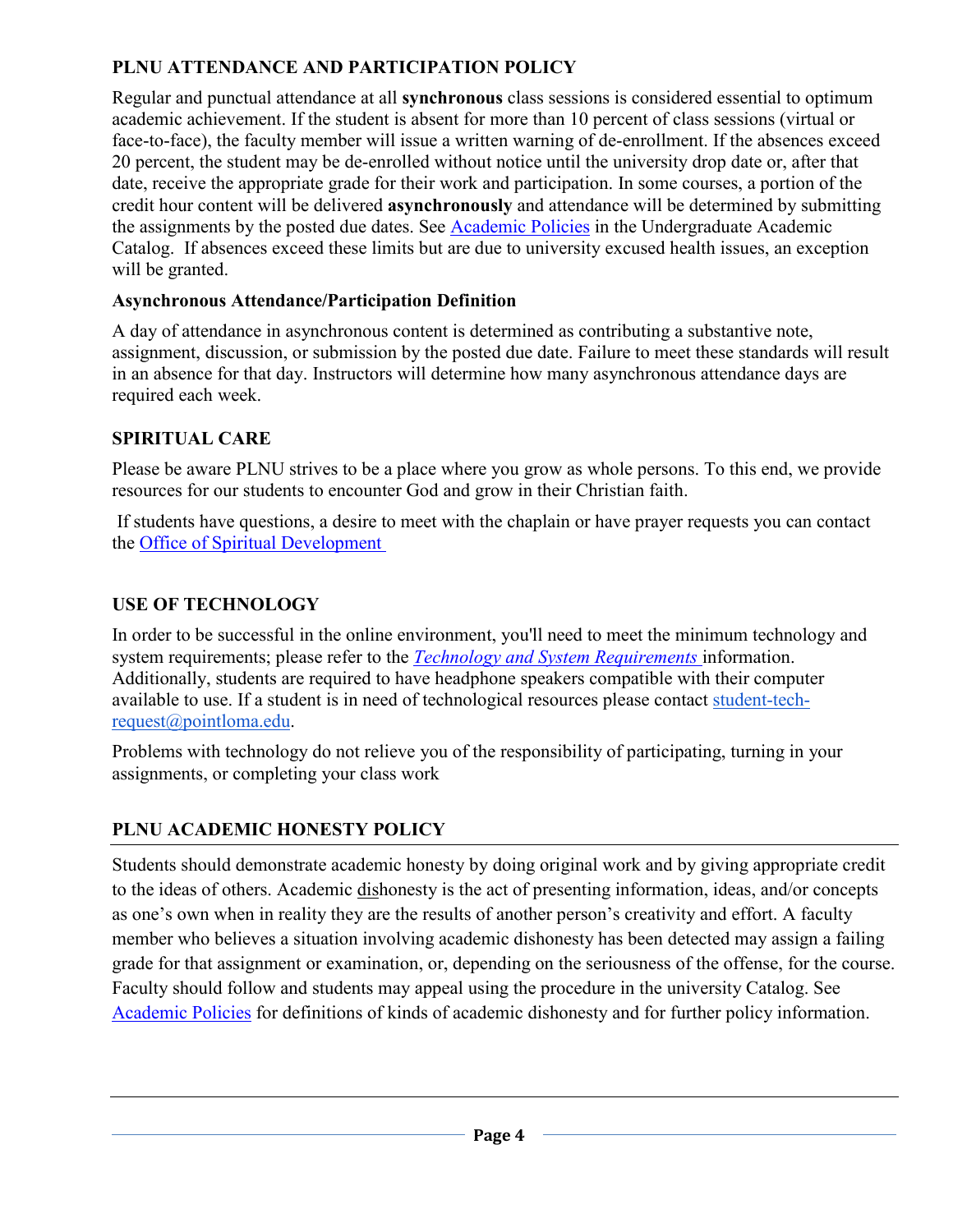# **PLNU ACADEMIC ACCOMMODATIONS POLICY**

While all students are expected to meet the minimum standards for completion of this course as established by the instructor, students with disabilities may require academic adjustments, modifications or auxiliary aids/services. At Point Loma Nazarene University (PLNU), these students are requested to register with the Disability Resource Center (DRC), located in the Bond Academic Center. [\(DRC@pointloma.edu](mailto:DRC@pointloma.edu) or 619-849-2486). The DRC's policies and procedures for assisting such students in the development of an appropriate academic adjustment plan (AP) allows PLNU to comply with Section 504 of the Rehabilitation Act and the Americans with Disabilities Act. Section 504 (a) prohibits discrimination against students with special needs and guarantees all qualified students equal access to and benefits of PLNU programs and activities. After the student files the required documentation, the DRC, in conjunction with the student, will develop an AP to meet that student's specific learning needs. The DRC will thereafter email the student's AP to all faculty who teach courses in which the student is enrolled each semester. The AP must be implemented in all such courses.

If students do not wish to avail themselves of some or all of the elements of their AP in a particular course, it is the responsibility of those students to notify their professor in that course. PLNU highly recommends that DRC students speak with their professors during the first two weeks of each semester about the applicability of their AP in that particular course and/or if they do not desire to take advantage of some or all of the elements of their AP in that course.

### READING SCHEDULE FOR LIT 2057: AMERICAN WRITERS II

*Always read the editor's introduction to the author.*

| Mon. $3/1$  | "American Literature 1865-1914," Vol. C, pp. 1-18.                           |
|-------------|------------------------------------------------------------------------------|
| Wed. 3/3    | Twain, Vol. C, pp. 115-19 and 340-42.                                        |
| Fri. 3/5    | Howells, Vol. C, pp. 351-62.                                                 |
| Mon. 3/8    | James, Vol. C, pp. 406-49.                                                   |
| Wed. 3/10   | Jewett, Vol. C, pp. 515-23.                                                  |
| Fri. 3/12   | Freeman, Vol. C, pp. 639-59.                                                 |
| Mon. $3/15$ | Chopin, Vol. C, pp. 548-80.                                                  |
| Wed. 3/17   | Chopin, Vol. C, pp. 580-614.                                                 |
| Fri. 3/19   | Chopin, Vol. C, pp. 614-39; Essay #1 Assigned.                               |
| Mon. 3/22   | Gilman, Vol. C, pp. 842-856; and Wharton, Vol. C, pp. 872-81.                |
| Wed. 3/24   | Crane, Vol. C, pp. 1048-67; and London, Vol. C. pp. 1113-24.                 |
| Fri. 3/26   | "American Literature 1914-1945" Vol. D, pp. 3-23; Frost, Vol. D, pp. 218-40. |
| Mon. 3/29   | Glaspell, Vol. D, pp. 240-50 and Anderson, Vol. D, pp. 251-56 Essay #1 Due.  |
| Wed. 3/31   | <b>Mental Health Day—No Class Session</b>                                    |
| Fri. 4/2    | O'Neill, Vol. D. pp. 387-467.                                                |